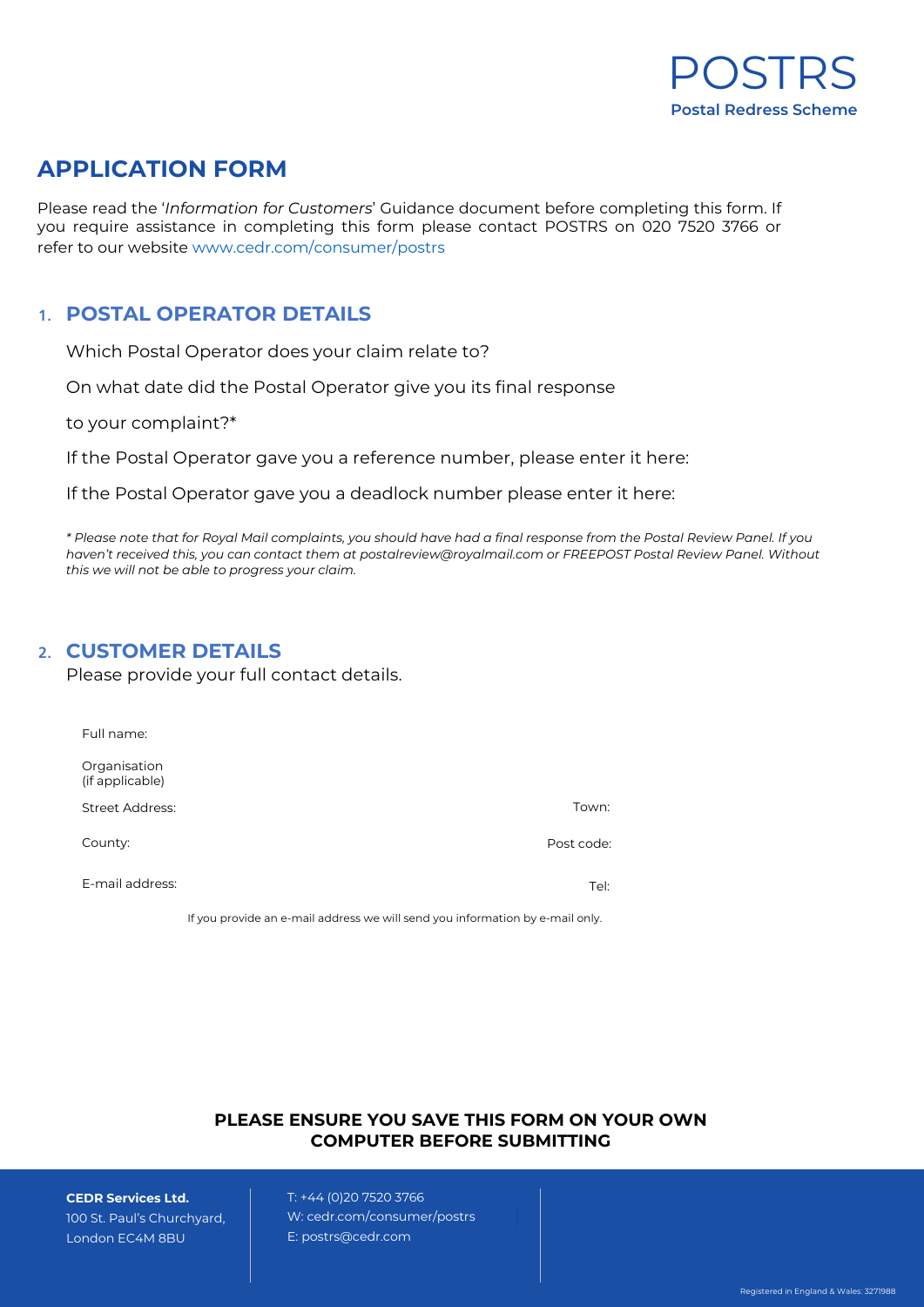## **3. REPRESENTATION**

You may elect to have a representative act for you (at your own cost). If you choose to do this, please provide their full contact details.

| Full name:                                   |            |
|----------------------------------------------|------------|
| Organisation (if<br>applicable)<br>$\bullet$ |            |
| <b>Street Address:</b>                       | Town:      |
| County:                                      | Post code: |
| E-mail address:                              | Tel:       |

### **Please sign this declaration if you would like us to communicate directly with your representative.**

I hereby give my authority for the above named person to represent me:

Print name (customer):

Signature:

Date:

### **4. HOW DID YOU FIND OUT ABOUT POSTRS?**

How did you hear about POSTRS? Please select one option:

POSTRS Website

| $\text{total Operator}$ |
|-------------------------|
|-------------------------|

Postal Operator | Ofcom | Online Forum | Social Media

Other (Please specify

#### **PLEASE ENSURE YOU SAVE THIS FORM ON YOUR OWN COMPUTER BEFORE SUBMITTING**

**CEDR Services Ltd.**

100 St. Paul's Churchyard, London EC4M 8BU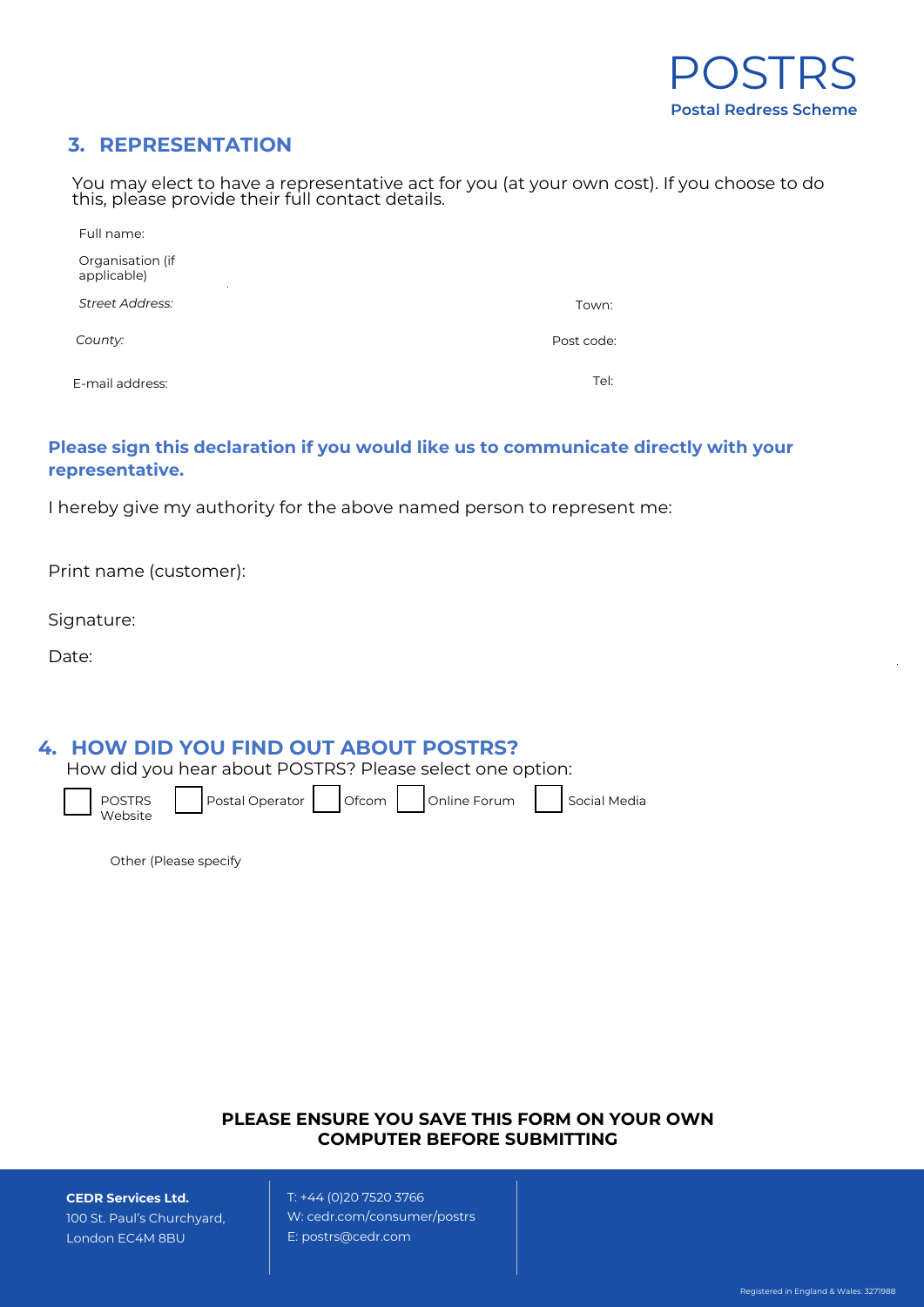

### **5. DISPUTE DETAILS**

In the space below, please give us the details of your complaint. This information will be sent to the adjudicator assigned to your case so it is important that you provide clear information.

Please ensure that you:

- Provide as much detail as you can;
- Ensure you provide evidence, written or otherwise, that supports your claim;
- Use additional pages if required.

#### **PLEASE ENSURE YOU SAVE THIS FORM ON YOUR OWN COMPUTER BEFORE SUBMITTING**

**CEDR Services Ltd.**

100 St. Paul's Churchyard, London EC4M 8BU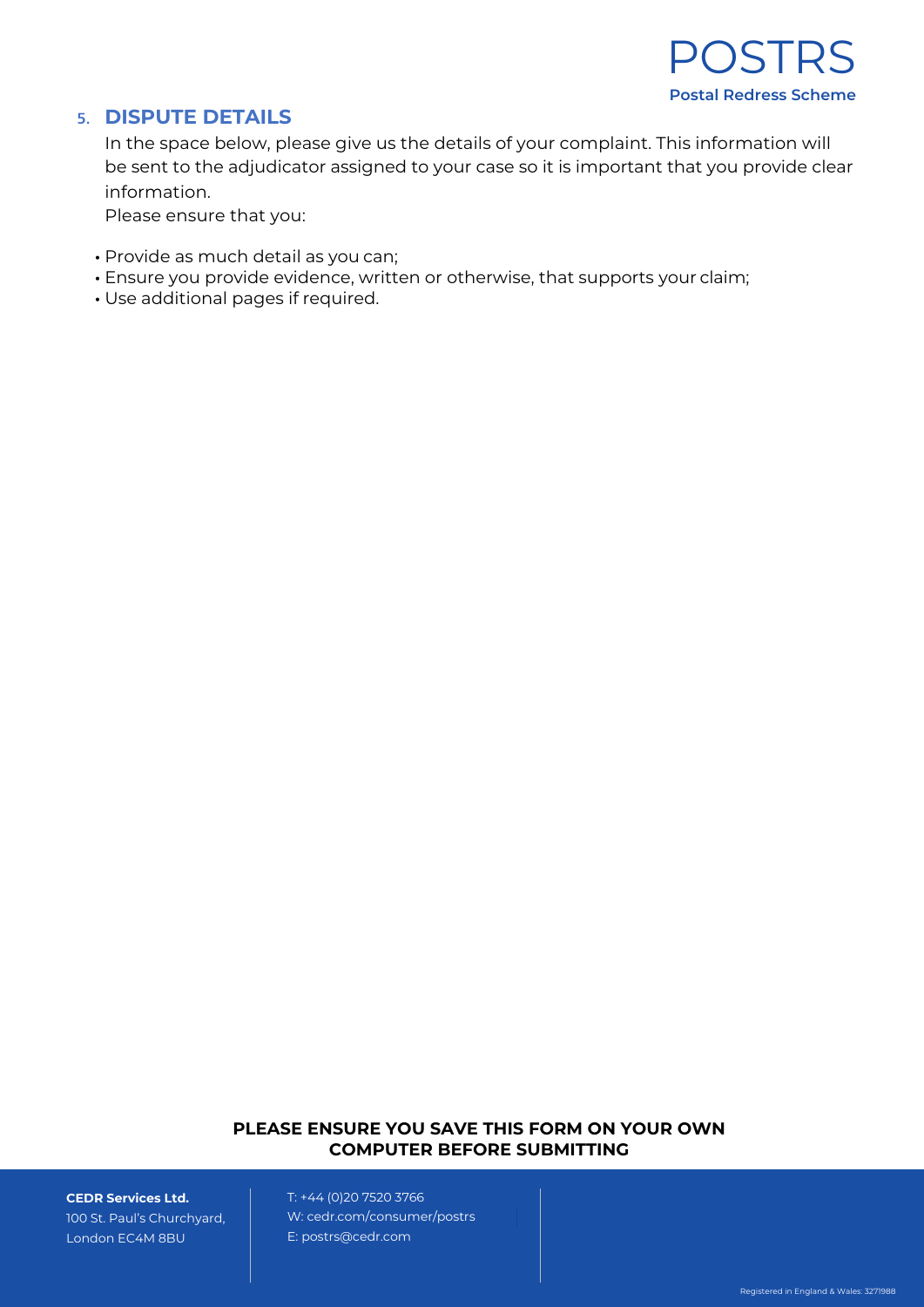

# **6. REDRESS SOUGHT**

Please provide details of the services, compensation or other actions that you would like the adjudicator to direct the Postal Operator to give you.

| <b>6.1. Give you a product or service:</b> $\bigcup_{Y \in S} \bigcup_{N \in \mathbb{N}} N_{0}$ |  |  |  |  |
|-------------------------------------------------------------------------------------------------|--|--|--|--|
|-------------------------------------------------------------------------------------------------|--|--|--|--|

Please provide details of the product and / or service you are seeking:

#### **PLEASE ENSURE YOU SAVE THIS FORM ON YOUR OWN COMPUTER BEFORE SUBMITTING**

**CEDR Services Ltd.** 100 St. Paul's Churchyard, London EC4M 8BU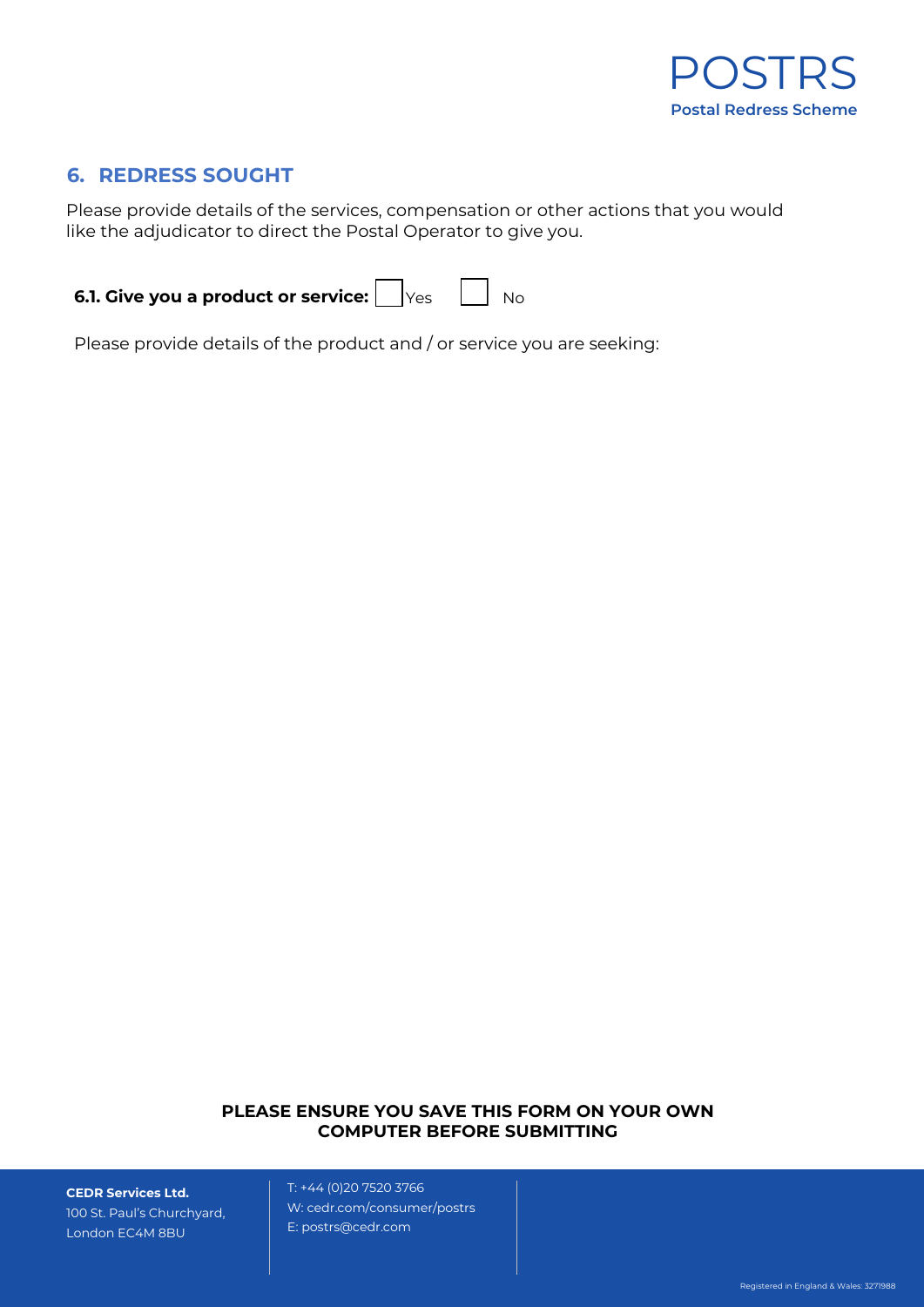|                                                         | OSTRS<br><b>Postal Redress Scheme</b> |
|---------------------------------------------------------|---------------------------------------|
| Yes<br>No<br>6.2. Take some action:                     |                                       |
| What action would you like the Postal Operator to take? |                                       |
|                                                         |                                       |
|                                                         |                                       |
|                                                         |                                       |
|                                                         |                                       |
|                                                         |                                       |
|                                                         |                                       |
|                                                         |                                       |
|                                                         |                                       |
|                                                         |                                       |
|                                                         |                                       |
|                                                         |                                       |
| 6.3. Give an apology:<br>Yes<br><b>No</b>               |                                       |
| Please provide details of the apology you are seeking:  |                                       |
|                                                         |                                       |

**CEDR Services Ltd.** 100 St. Paul's Churchyard, London EC4M 8BU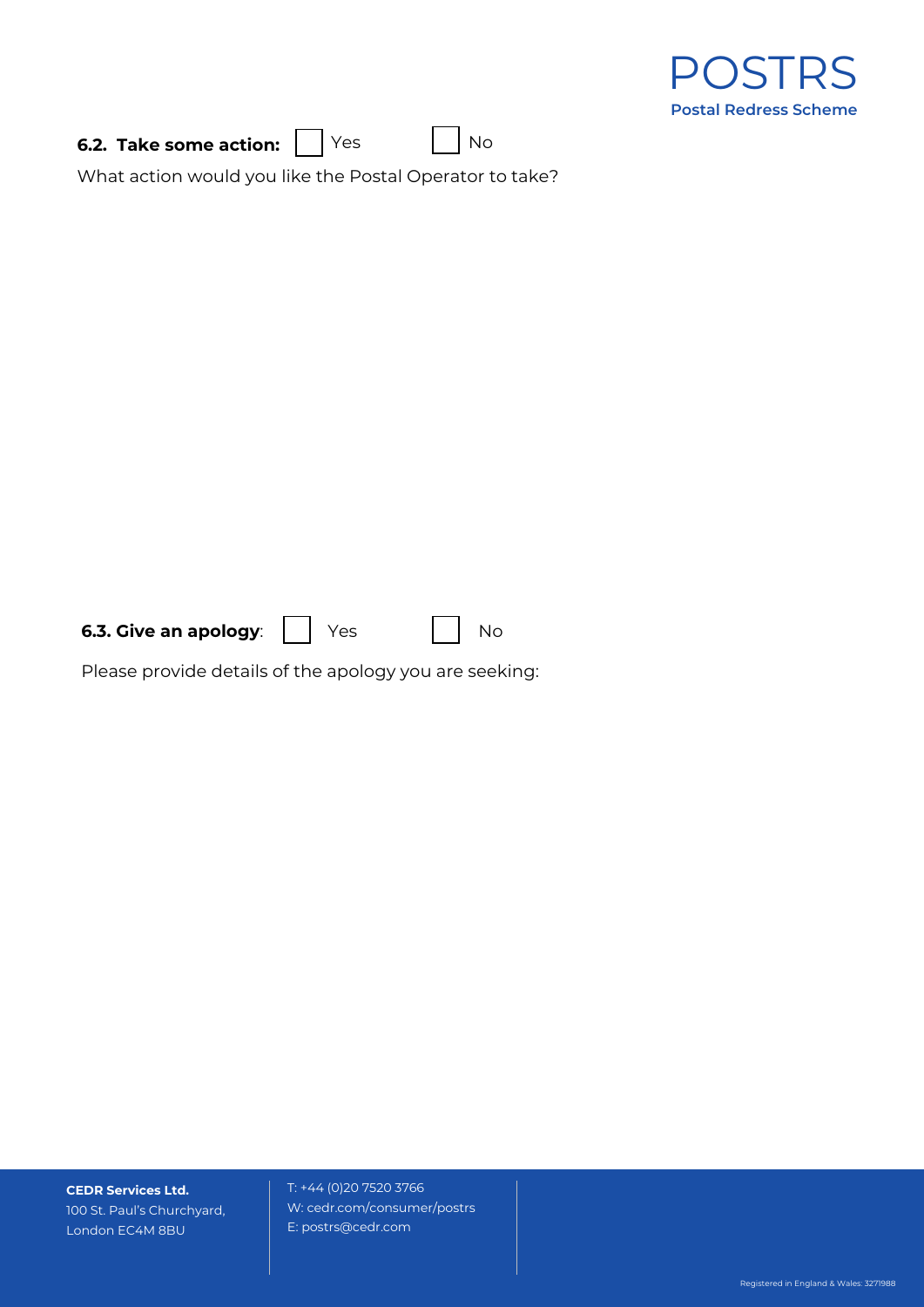

| 6.4. Pay you compensation for the direct loss suffered |  |
|--------------------------------------------------------|--|
|                                                        |  |

The amount you claim here cannot be more than the maximum level of compensation set out in the terms and conditions of the mail product or service you used. You should provide evidence to justify the amount you are claiming. If you do not, the adjudicator may not find in your favour. You cannot change the amount later.

#### **Amount Claimed:**

# **6.5. Pay you compensation for any stress, anxiety or inconvenience caused by the way the Postal Operator handled your complaint:**  $\begin{bmatrix} \end{bmatrix} Y$ es  $\begin{bmatrix} \end{bmatrix} N$ o

Tick this section if you are claiming for a payment to compensate for any stress, anxiety or inconvenience caused by the Postal Operator failing to keep to its own procedure for handling complaints.

The amount you claim here cannot be more than £50.00. You should provide evidence to justify the amount you are claiming, and to show that the Postal Operator has not kept to its own procedure for handling complaints. If you do not, the adjudicator may not find in your favour. You cannot change the amount later.

**Amount Claimed:**

### **PLEASE ENSURE YOU SAVE THIS FORM ON YOUR OWN COMPUTER BEFORE SUBMITTING**

**CEDR Services Ltd.** 100 St. Paul's Churchyard, London EC4M 8BU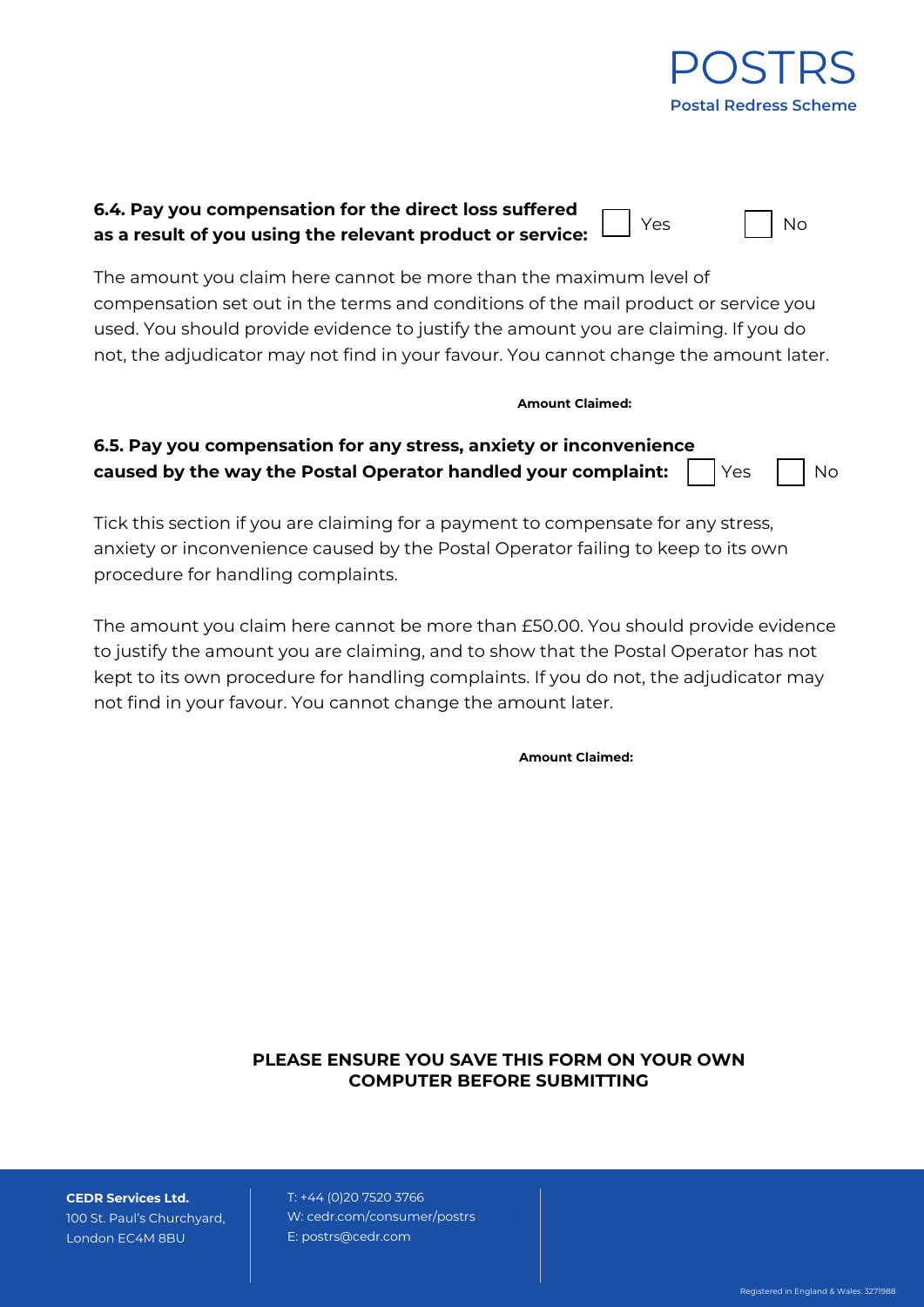

# **7. EVIDENCE**

In order to prove your claim you should submit documentation that supports your position. Please tick all the relevant boxes below for each category of supporting evidence you are enclosing with your application. Where possible your evidence should be submitted in chronological order.

| Receipts for the cost of the product and/or service. | Screen shots of the provider's website       |
|------------------------------------------------------|----------------------------------------------|
| Letters and/or email communications with the         | Screen shots of other websites.              |
| Postal Operator.                                     | Terms & Conditions of the product or service |
| Photographs.                                         | Video evidence                               |
| Price schedules.                                     | Other evidence (please specify below)        |

# **8. CUSTOMER'S DECLARATION**

Please read these declarations and tick **all four boxes** to confirm you understand them before signing this form.



I understand and accept all of the conditions in the 'Information for customers' guide.



I have read and understood the POSTRS Rules.



I have tried to resolve this matter through the Postal Operator's own complaints procedure.



I understand that the adjudicator will make a decision based on the information and evidence provided by the parties.

### **PLEASE ENSURE YOU SAVE THIS FORM ON YOUR OWN COMPUTER BEFORE SUBMITTING**

**CEDR Services Ltd.** 100 St. Paul's Churchyard, London EC4M 8BU